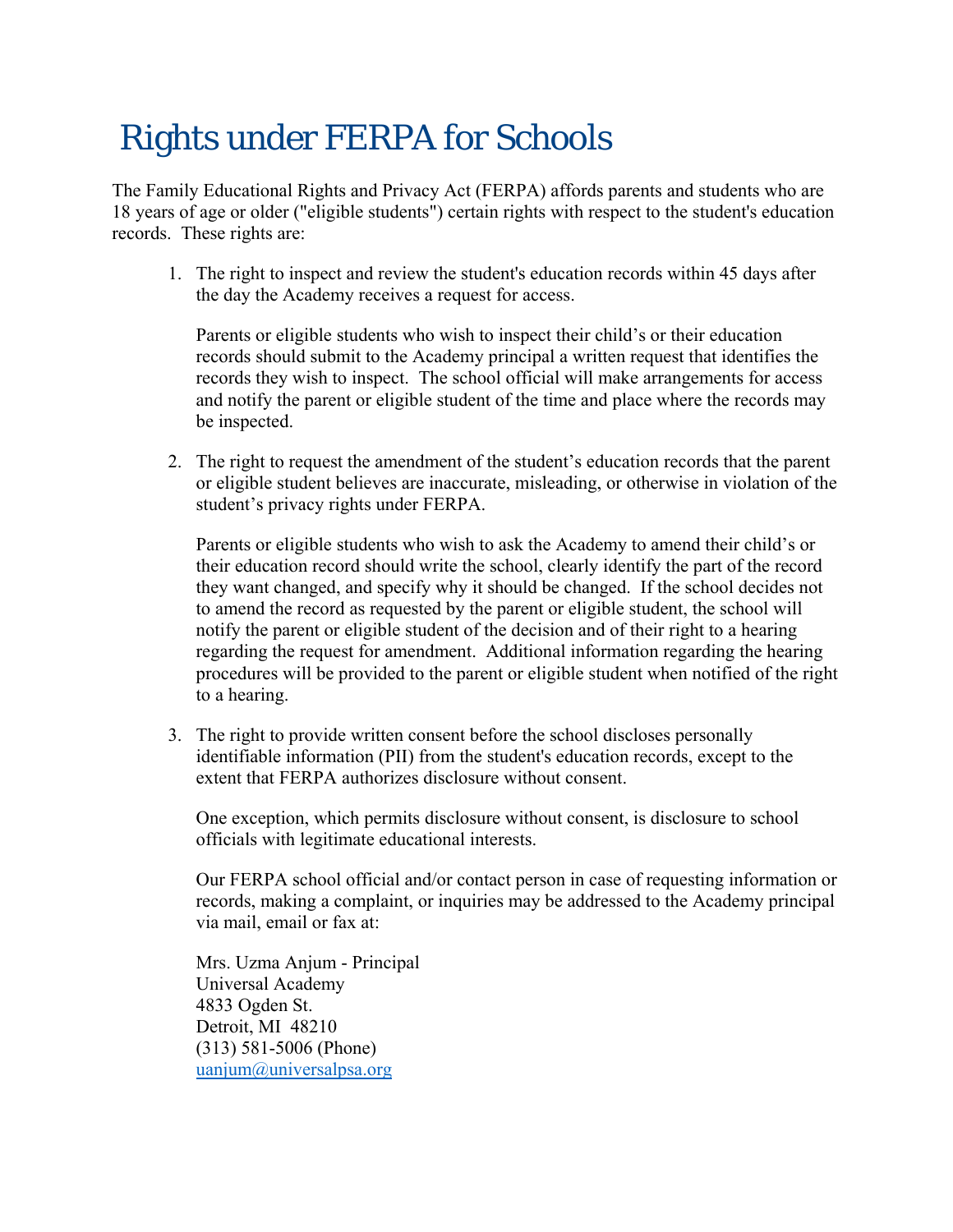Upon request, the school discloses education records without consent to officials of another school or school district in which a student seeks or intends to enroll, or is already enrolled if the disclosure is for purposes of the student's enrollment or transfer. Records will be forwarded upon request unless advised otherwise in writing by the parent or eligible student.

4. The right to file a complaint with the U.S. Department of Education concerning alleged failures by the Academy to comply with the requirements of FERPA. The name and address of the Office that administers FERPA are:

> Student Privacy Policy Office U.S. Department of Education 400 Maryland Avenue, SW Washington, DC 20202

FERPA permits the disclosure of PII from students' education records, without consent of the parent or eligible student, if the disclosure meets certain conditions found in  $\S 99.31$  of the FERPA regulations. Except for disclosures to school officials, disclosures related to some judicial orders or lawfully issued subpoenas, disclosures of directory information, and disclosures to the parent or eligible student, § 99.32 of the FERPA regulations requires the school to record the disclosure. Parents and eligible students have a right to inspect and review the record of disclosures. A school may disclose PII from the education records of a student without obtaining prior written consent of the parents or the eligible student –

- To other school officials, including teachers, within the educational agency or institution whom the school has determined to have legitimate educational interests. This includes contractors, consultants, volunteers, or other parties to whom the school has outsourced institutional services or functions, provided that the conditions listed in § 99.31(a)(1)(i)(B)(I) - (a)(1)(i)(B)(3) are met. (§ 99.31(a)(1))
- To officials of another school, school system, or institution of postsecondary education where the student seeks or intends to enroll, or where the student is already enrolled if the disclosure is for purposes related to the student's enrollment or transfer, subject to the requirements of  $\S 99.34.$  ( $\S 99.31(a)(2)$ )
- To authorized representatives of the U. S. Comptroller General, the U. S. Attorney General, the U.S. Secretary of Education, or State and local educational authorities, such as the State educational agency (SEA) in the parent or eligible student's State. Disclosures under this provision may be made, subject to the requirements of § 99.35, in connection with an audit or evaluation of Federal- or State-supported education programs, or for the enforcement of or compliance with Federal legal requirements that relate to those programs. These entities may make further disclosures of PII to outside entities that are designated by them as their authorized representatives to conduct any audit, evaluation, or enforcement or compliance activity on their behalf, if applicable requirements are met.  $(\S$ § 99.31(a)(3) and 99.35)